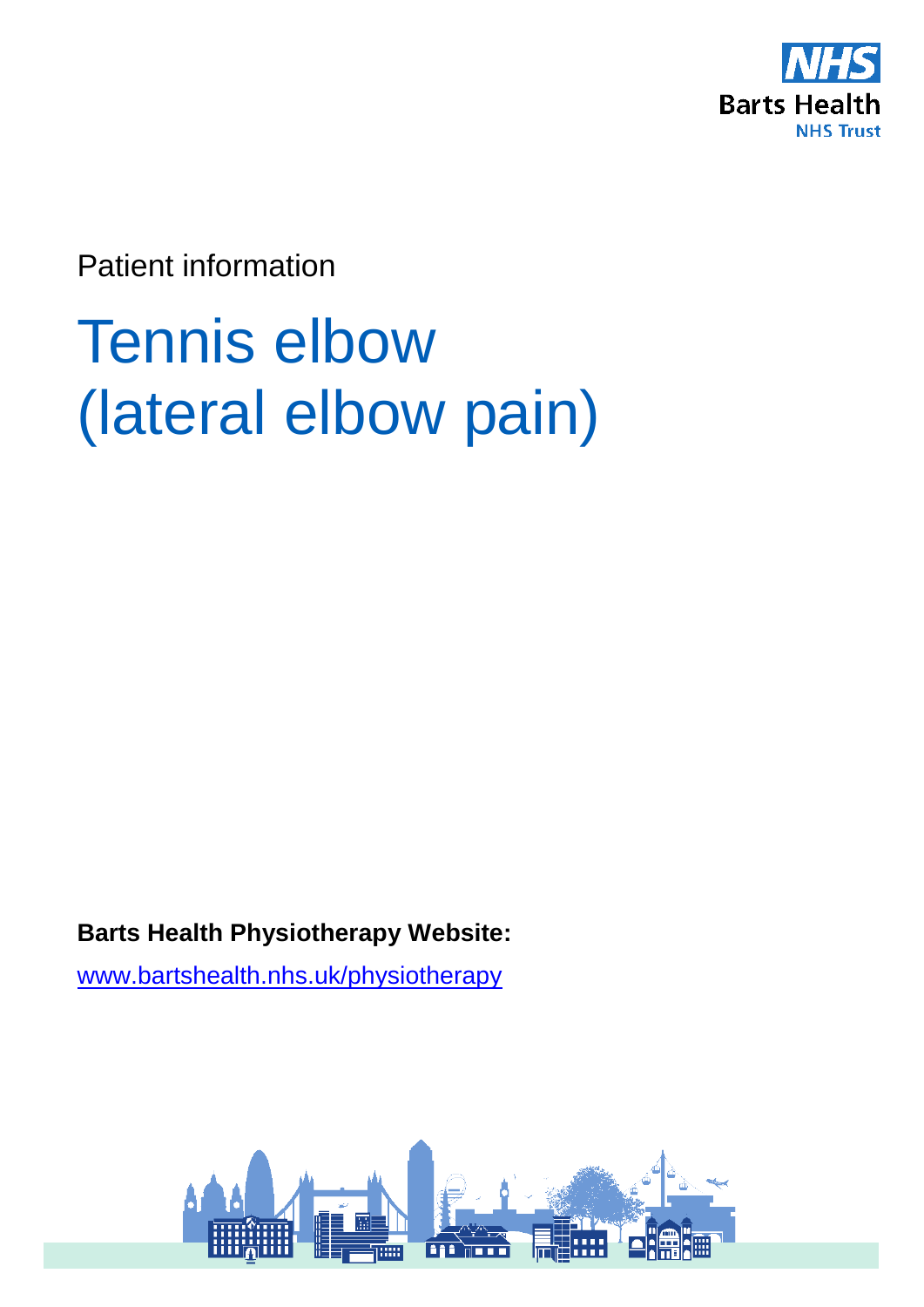# **What is tennis elbow?**

Tennis elbow is a painful condition which affects the outside of the elbow. It is common with repetitive or over-use of the forearm muscles. (Note – not everyone that has this condition plays tennis.)

# **What causes tennis elbow?**

It is thought that overuse of the forearm muscles leads to pain on the outside of the elbow. Sometimes this can lead to changes in the shape and structure of the tendon that attaches to the bone on the outside of the elbow.

# **What are the symptoms?**

- Pain on the outside of the elbow
- Pain in the forearm muscles
- Pain with:
	- o Lifting or Carrying e.g. shopping bags
	- o Chopping or stirring
	- o Racket sports e.g. tennis, badminton
	- o Opening jars
	- o Typing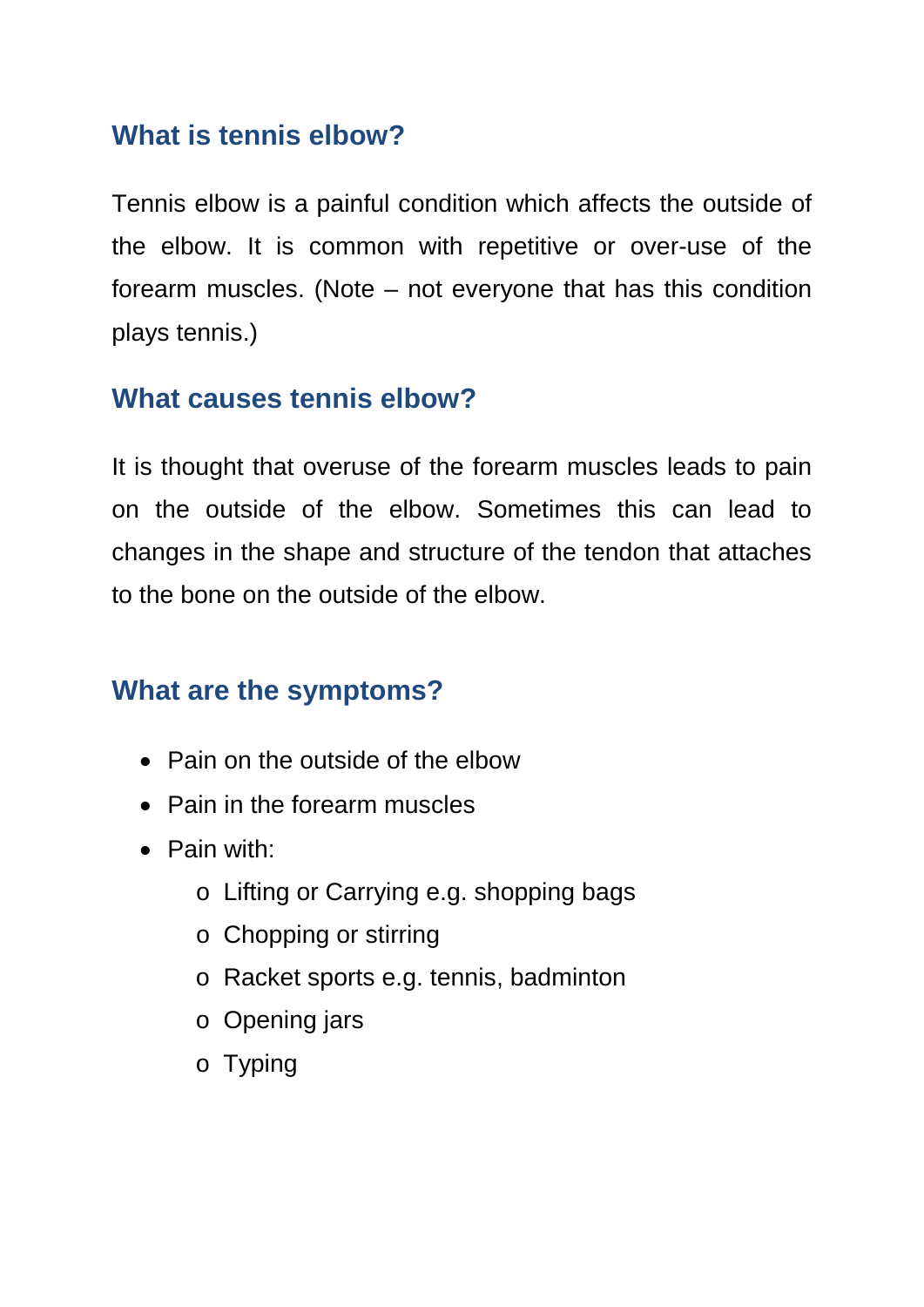# **What can help my elbow pain get better?**

- If possible, try to reduce or stop the movements that make the pain worse
- Using ice or heat may help settle the pain for a short time.
	- o Ice place an ice pack or a bag of frozen peas inside a damp towel. Place on the elbow area for 10-20. Repeat as often as you need
	- o Heat use a hot pack or hot water bottle on the elbow for 10-20 minutes. Always place a towel over your skin so you don't burn yourself.
- Pain Killers like Paracetamol or Ibuprofen. Ask your pharmacist if you are unsure what to take.

If the symptoms do not resolve themselves, your GP might refer you to physiotherapy. Treatment normally includes education about the cause of the pain, and advice about changes your daily activites to limit the pain. Elbow strengthening exercises will be given, and other exercises around the neck and shoulder will be given if needed. Sometimes taping, elbow supports or hands-on treatments may be tried.

# **What exercises can I do to help?**

The aim of these exercises is to strengthen the muscles and tendons around the elbow. You may feel muscle ache after the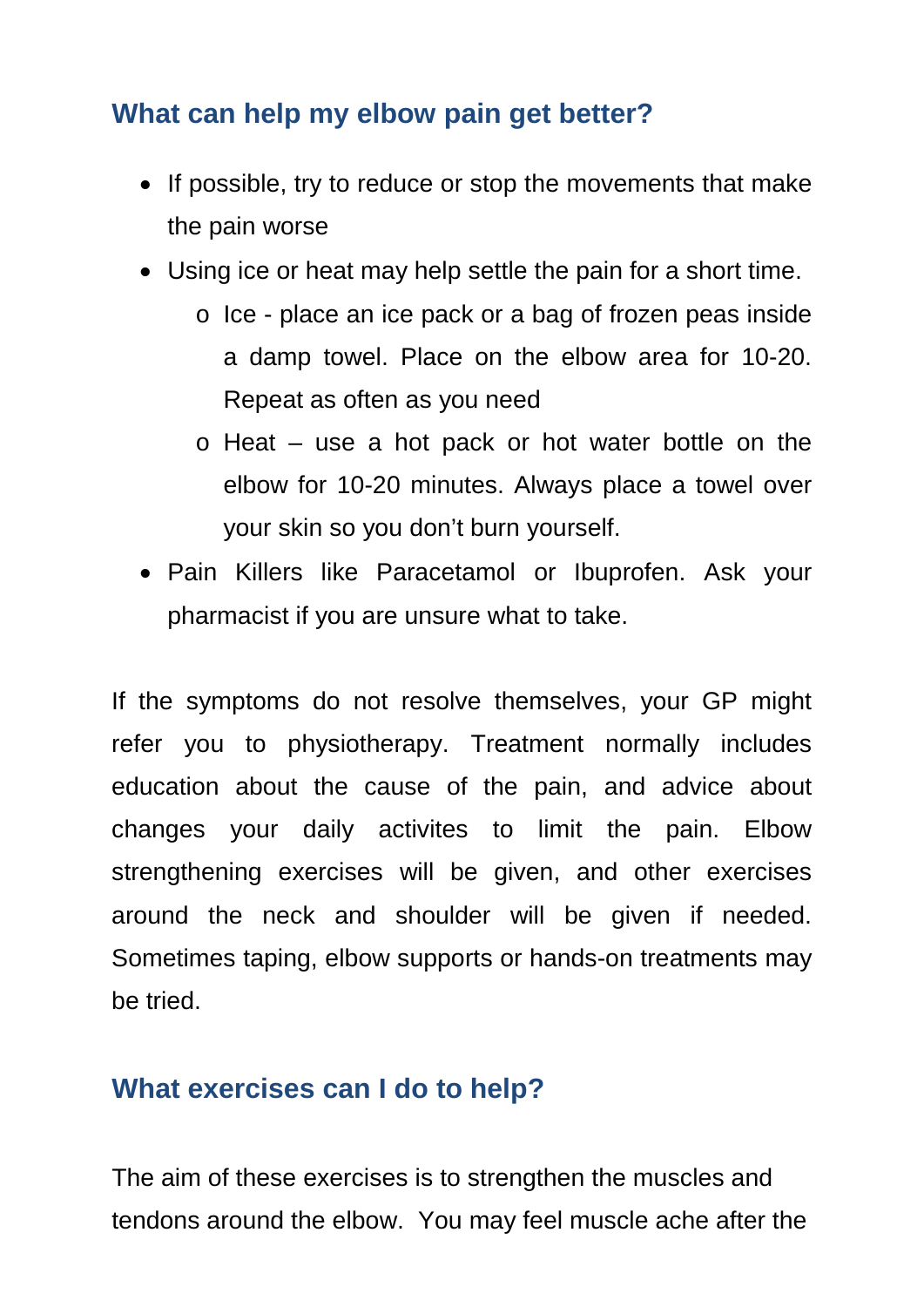exercises, but they should not cause a large increase in your pain.

## **Exercise one**



**Exercise two**



1. Hold onto a stress ball or rolled up towel with your wrist in a neutral position.

2. Squeeze the ball/towel.

3. Hold for five to 10 seconds, repeat three times.

1. Rest your arm on a table with your palm facing the floor.

2. Hold a light weight (or small bottle of water) in your hand.

3. Lift your wrist up. If this is painful to do, use your other hand to help (as shown in the picture).

4. Then slowly lower your hand down without any help from the other hand. 5. Repeat 15 times, three times daily.

## **What if my symptoms do not improve?**

If you cannot do the above exercises due to pain or your symptoms do not improve, speak to your GP. You may benefit from physiotherapy.